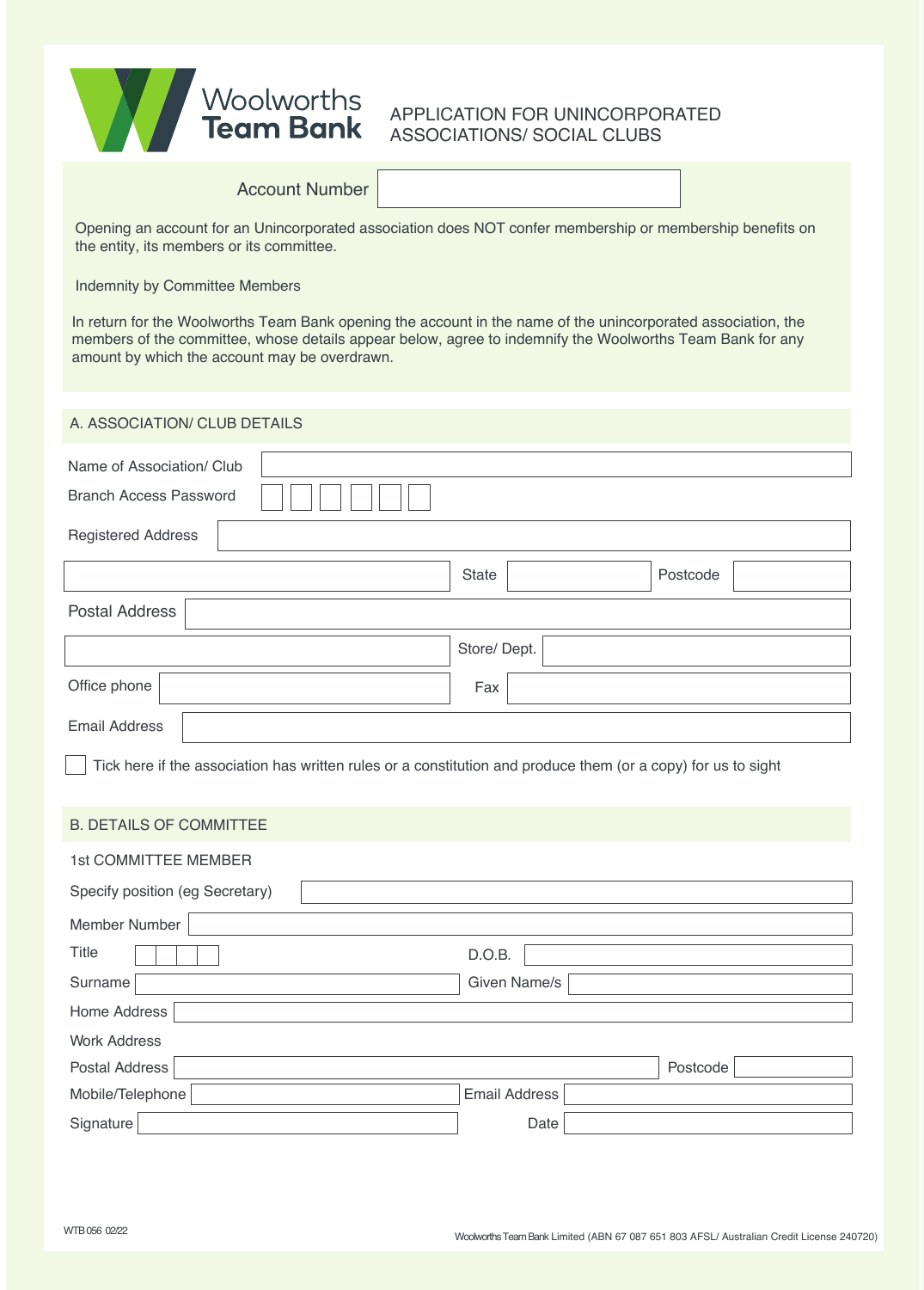| 2nd COMMITTEE MEMBER                                    |                      |  |
|---------------------------------------------------------|----------------------|--|
| Specify position (eg Secretary)                         |                      |  |
| Membership Number                                       |                      |  |
| Title                                                   | D.O.B.               |  |
| Surname                                                 | Given Name/s         |  |
| Home Address                                            |                      |  |
| <b>Work Address</b>                                     |                      |  |
| Postal Address                                          | Postcode             |  |
| Mobile/Telephone                                        | <b>Email Address</b> |  |
| Signature                                               | Date                 |  |
| 3rd COMMITTEE MEMBER<br>Specify position (eg Secretary) |                      |  |
| Membership Number                                       |                      |  |
| Title                                                   | D.O.B.               |  |
| Surname                                                 | Given Name/s         |  |
| Home Address                                            |                      |  |
| <b>Work Address</b>                                     |                      |  |
| Postal Address                                          | Postcode             |  |
| Mobile/Telephone                                        | <b>Email Address</b> |  |
| Signature                                               | Date                 |  |
| 4th COMMITTEE MEMBER<br>Specify position (eg Secretary) |                      |  |
| Membership Number                                       |                      |  |
| Title                                                   | D.O.B.               |  |
| Surname                                                 | Given Name/s         |  |
| Home Address                                            |                      |  |
| <b>Work Address</b>                                     |                      |  |
| Postal Address                                          | Postcode             |  |
| Mobile/Telephone                                        | <b>Email Address</b> |  |
| Signature                                               | Date                 |  |
| OFFICE USE ONLY<br><b>Details Verified By</b>           | Date                 |  |
| Name                                                    |                      |  |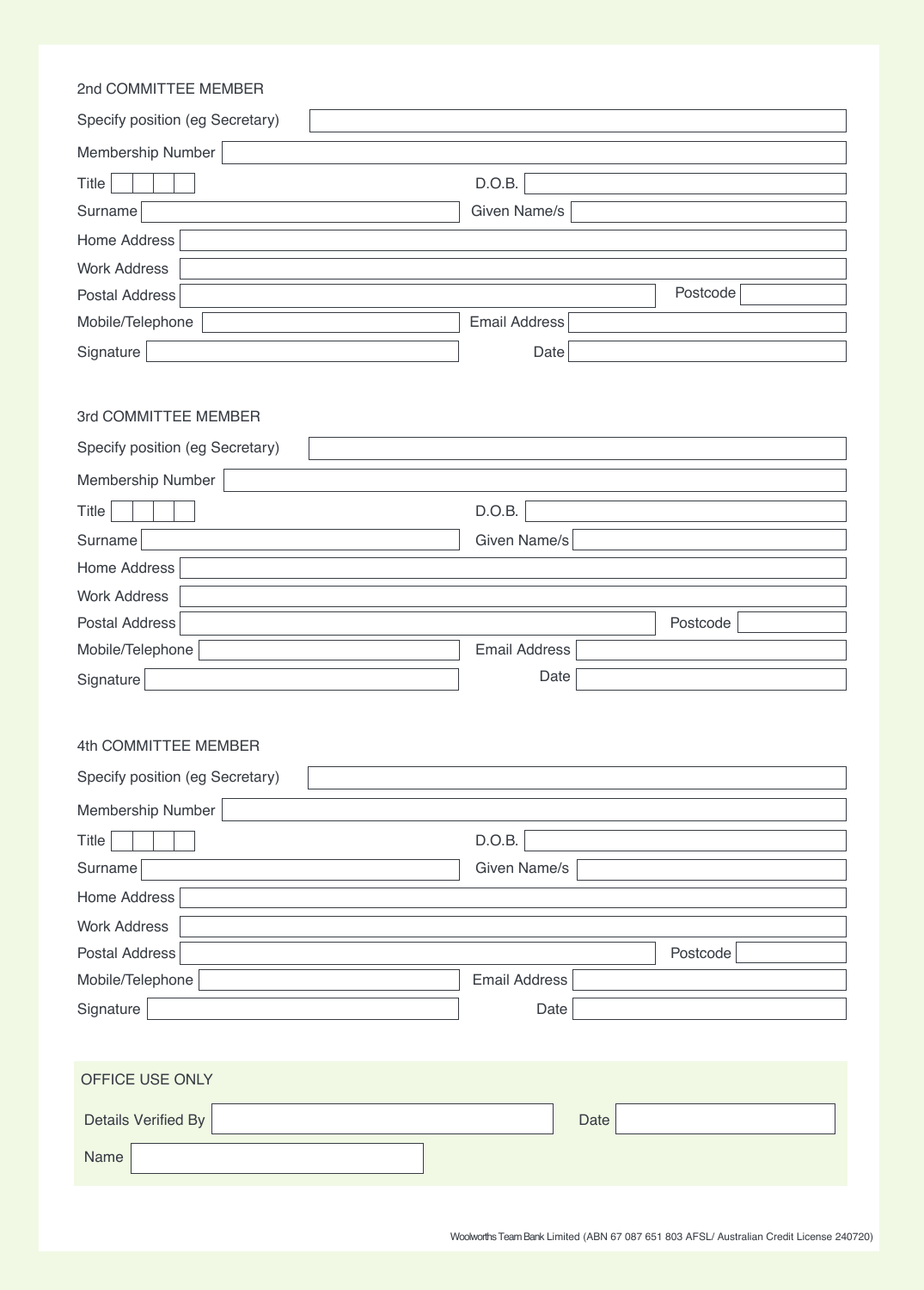### C. ASSOCIATIONS/ SOCIAL CLUB AUTHORISATION TO OPEN AN ACCOUNT

The Committee of the Association/ Social Club resolved that;

- 1. the account be opened with Woolworths Team Bank;
- 2. the persons listed above are the association's office bearers who are authorised to open and to operate the account and
- 3. where there are two or more signatories, the account signing authority will be as follows:

|  | Any One to |  |
|--|------------|--|
|  |            |  |

Sign Rign Any Two to Sign

All Parties to Sign

I certify the above to be a true copy of the resolution

As the Association/ Club does not have written rules or a Constitution, the Committee confirms that the name of the Association is as stated above. (Delete if not applicable).

#### Yours Faithfully

| Authorised Officer of the Committee                                                             |                                             |  |
|-------------------------------------------------------------------------------------------------|---------------------------------------------|--|
| Signed                                                                                          | Date                                        |  |
| <b>Print Name</b>                                                                               | Member No.                                  |  |
|                                                                                                 |                                             |  |
| RECORD OF IDENTIFICATION (Please tick v)                                                        |                                             |  |
| Specify The Customer Identification Procedures carried out to verify identity of the individual |                                             |  |
| 1st Committee Member<br>2nd Committee Member                                                    |                                             |  |
| Documents produced for 1st Committee Member                                                     | Documents produced for 2nd Committee Member |  |
|                                                                                                 |                                             |  |
|                                                                                                 |                                             |  |
| 3rd Committee Member                                                                            | 4th Committee Member                        |  |
| Documents produced for 3rd Committee Member                                                     | Documents produced for 4th Committee Member |  |
|                                                                                                 |                                             |  |
|                                                                                                 |                                             |  |
|                                                                                                 |                                             |  |
| <b>Identification Verified By</b>                                                               | Date                                        |  |
| Name                                                                                            |                                             |  |
|                                                                                                 |                                             |  |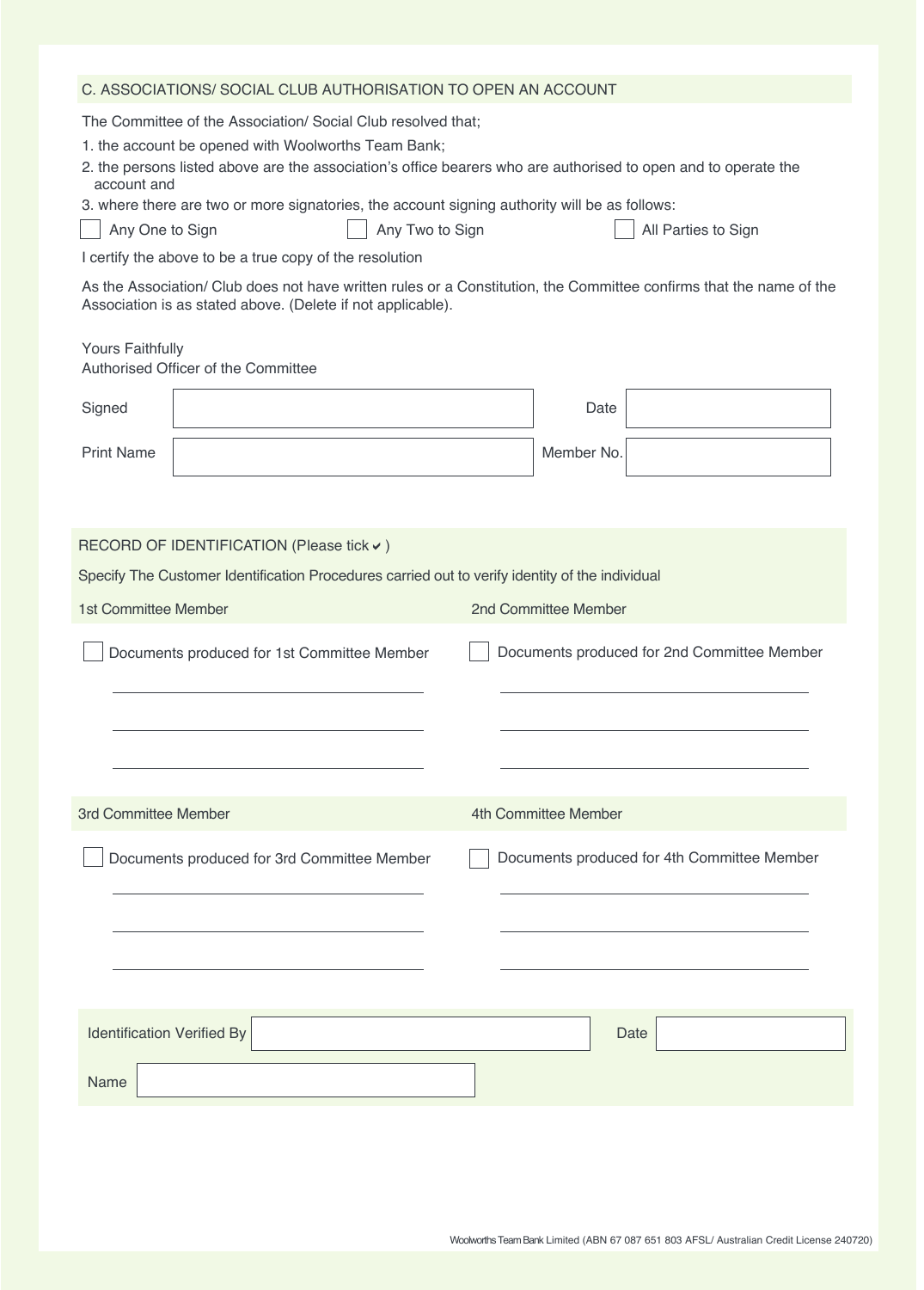## D. SELECTING YOUR ACCOUNTS AND ACCESS FACILITIES (Please tick  $\checkmark$ )

| Choice of Account Types*                                                                                                            |                                                                                                                        |
|-------------------------------------------------------------------------------------------------------------------------------------|------------------------------------------------------------------------------------------------------------------------|
| <b>Access Savings</b><br>A simple and convenient way for managing your money                                                        | Goal Account<br>Focus on your goals and save towards them                                                              |
| Net Plus Internet Savings<br>Maximise your interest with every day access via the                                                   | <b>Budget Savings</b><br>Manage your Bill Paying with a carefully planned budget                                       |
| Saver Plus (\$500 minimum balance)<br>Offers higher interest rates as your balance grows                                            | <b>BU Account</b><br>Financial Independence for 13-17 year olds                                                        |
| <b>Christmas Club</b><br>Plan ahead for the festive season                                                                          | <b>Super Saver Account</b><br>Perfect for children up to 12 years                                                      |
| Cash Management Account<br>Ideal if you have large sums, like a good return, but do not<br>wish to commit to a long term investment |                                                                                                                        |
| Choice of Access Facilities*                                                                                                        |                                                                                                                        |
| <b>Visa Debit Card</b><br>Providing you world wide access to your funds                                                             | Internet Banking<br>Banking from the comfort of your own home                                                          |
| Redicard<br>ONLY available to members under 18 years old                                                                            |                                                                                                                        |
| <b>Member Chequing</b><br>Personalised chequing facility                                                                            |                                                                                                                        |
|                                                                                                                                     | * Refore selecting your preferred account types and access facilities, please refer to our Woolworths Team Bank Accoun |

Before selecting your preferred account types and access facilities, please refer to our Woolworths Team Bank Account and Access Facility and Summary of Accounts & Availability of Access Facilities brochures

I/ We agree to be bound by the 'VISA/Redicard Conditions of Use' and all other terms and conditions applicable to the selected Accounts and Access facilities. I/ We acknowledge that my/our Cards and Personal Identification Numbers will be mailed to my/our residential address

| Signature | Date |  |
|-----------|------|--|
| Signature | Date |  |